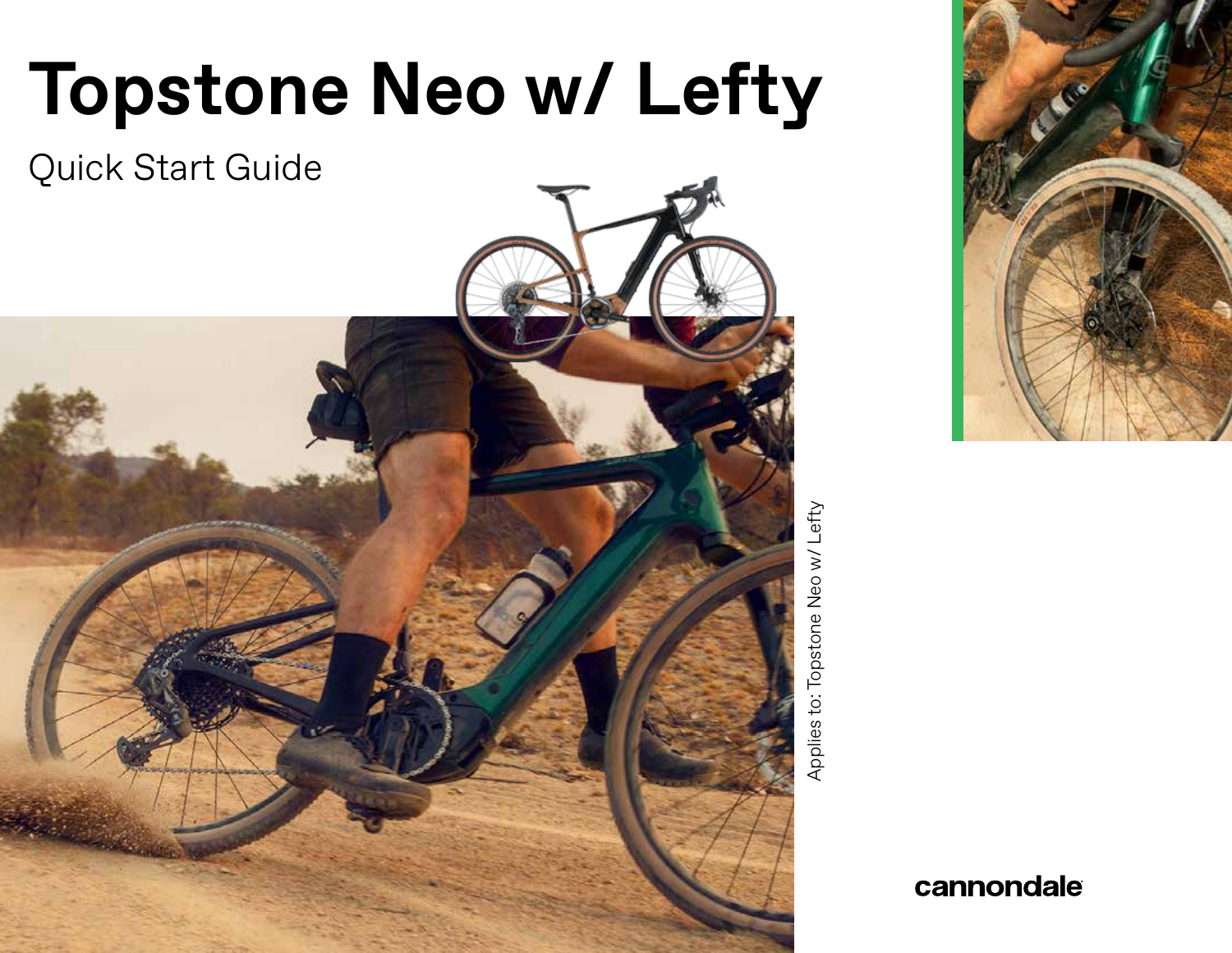#### **Welcome to the Cannondale family.**

First up, thank you for buying a new Cannondale bike – we're excited to have you on board and to get you out riding as soon as possible. Our new assembly process is easy-to-follow – using methods outlined in this guide to assemble your new Cannondale at home, plus it's even easier to do so with a friend. Our guide will take you through the simple steps from start to finish – you can also follow along with a how-to video, as you build your bike, just visit: **ridersupport@cannondale.com**

If you still have any questions, then our Cannondale rider support staff are ready to help you. Feel free to give us a call at **1-800-245-3872 (BIKE USA).**

Also, when your new bike is all assembled and ready to ride, we'd love to check it out – please don't forget to tag #ridecannondale in your social media. Enjoy the ride!



This is a Quick Start Guide, not an Owner's manual.

Bicycling is an active sport with inherent risk. A wide range of injuries are possible. Due to the nature of bicycle riding, the situations you encounter while riding, you will be exposed to the risk of serious injury, paralysis or death. This risk cannot be eliminated. You can minimize the risk in many ways. Begin by reading the complete Charge Bicycle Owner's manual accompanying this bike and available online at www.chargebikes.com, particularly section "IMPORTANT SAFETY INFORMATION".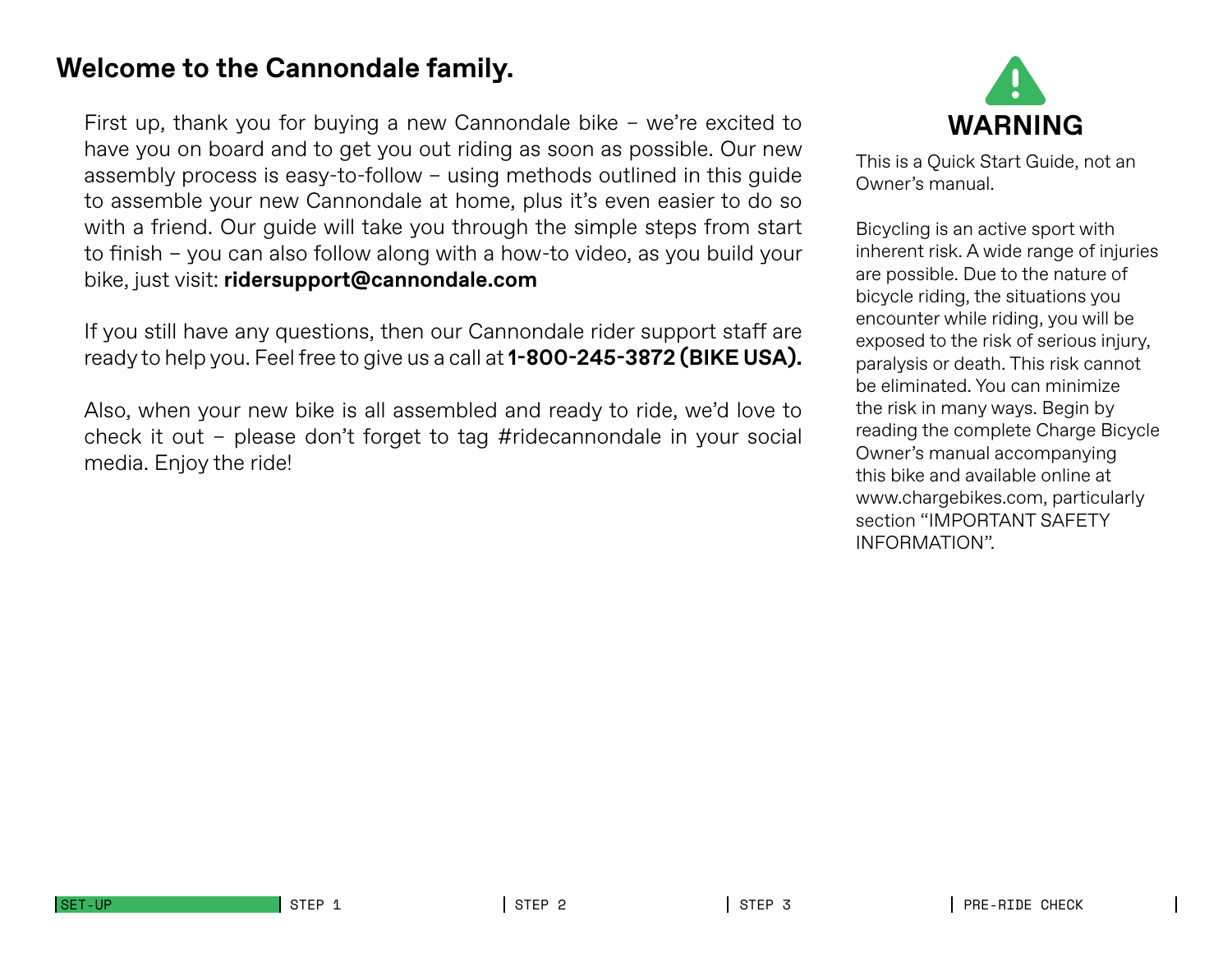**The 4 major steps to setting up our ride.**

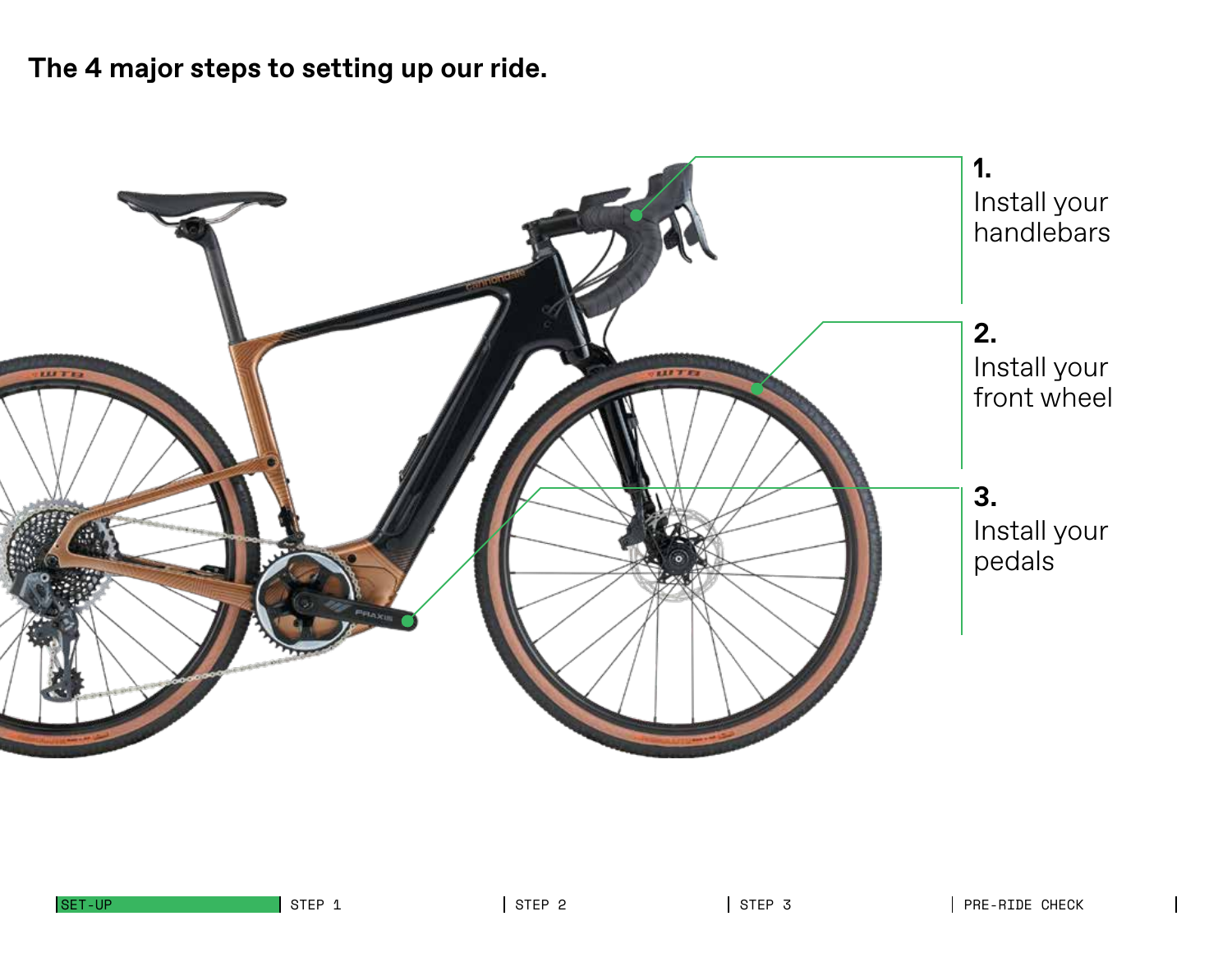### **Getting your bike ready for assembly.**

This video applies to one Cannondale Platform:

• Topstone Neo with Lefty

### **Let's get your bike out of the box.**

- Use a flat head screwdriver to carefully open the upper flap of the **A.**  box.
- **B.** Prior to assembling your bike, review the pre-ride checklist and Assembly Instruction Guide.
- **C.** Confirm that a builder has completed the checklist.
- **D.** Carefully lift the bike out of the box and set it onto the top of the box.
- **E.** Remove the front wheel from the bike by carefully removing the zip ties or Velcro, then remove all packaging from the wheel and set it aside.
- F. Remove all additional packaging from the bike.



#### **Tools Needed:**

- Flat-Head Screwdriver
- Phillips-Head Screwdriver
- Box Cutter
- Scissors

#### **Tools Included:**

- Torque Wrench
- Allen Keys
- Pedal Wrench



Gently lift your bike out of the box and set it on top of the box. Make sure the attached wheel is facing upwards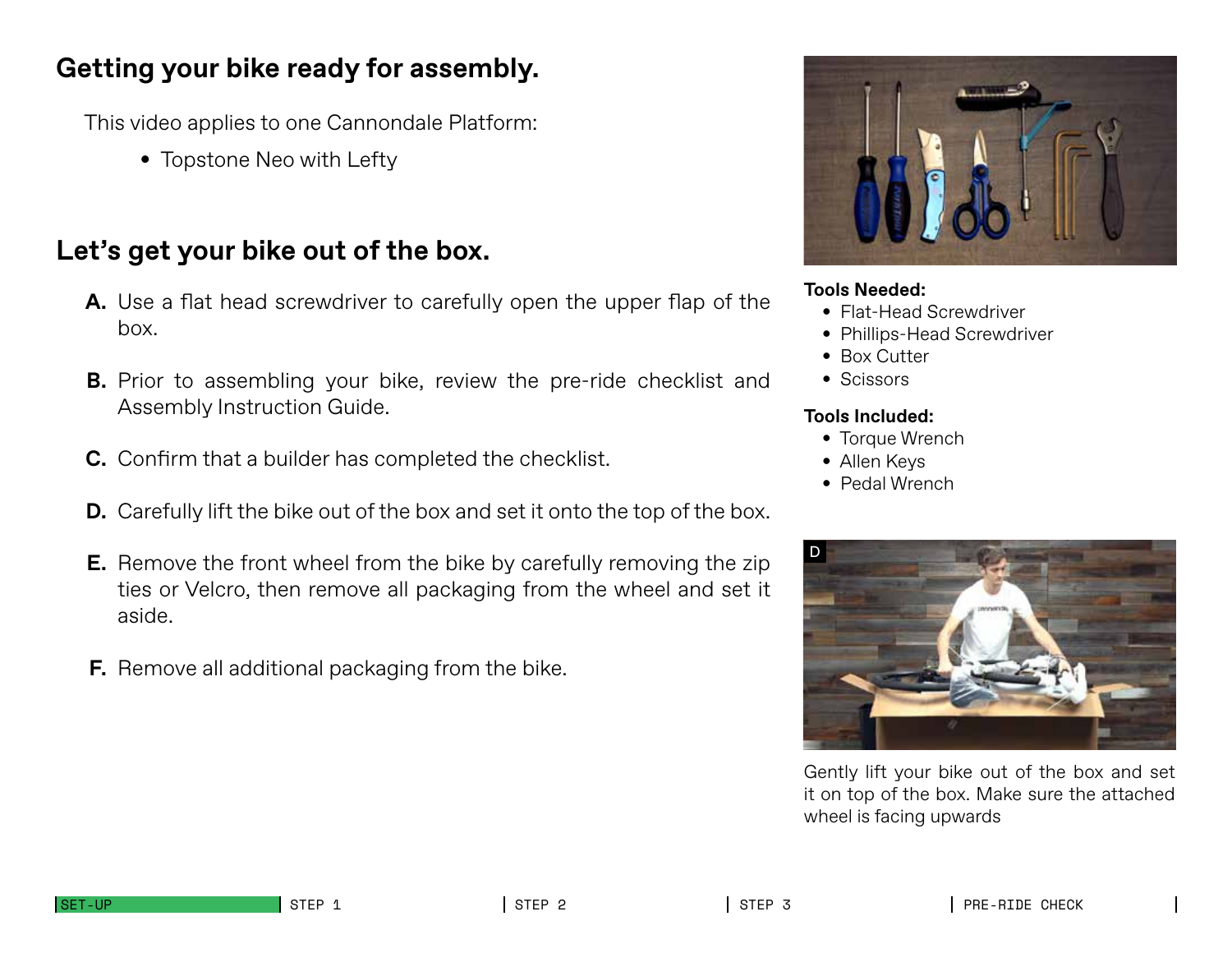#### **Let's get your bike out of the box.**

- **G.** Gently let the handlebar hang from the frame. Carefully lift and rotate the bike, lowering it gently back into the box with the fork overhanging the side of the box.
- H. Inside the small box, you'll find parts essential for assembly, necessary tools, component documentation and manuals.
- Once the bike is assembled, but before you ride, please read the **I.** owner's manual.
- Locate and remove the warranty card and set it aside with the owner's **J.** manual.



Lift the entire bike up off the box and set the rear end into the standing box.

The front fork should rest over the edge of the box.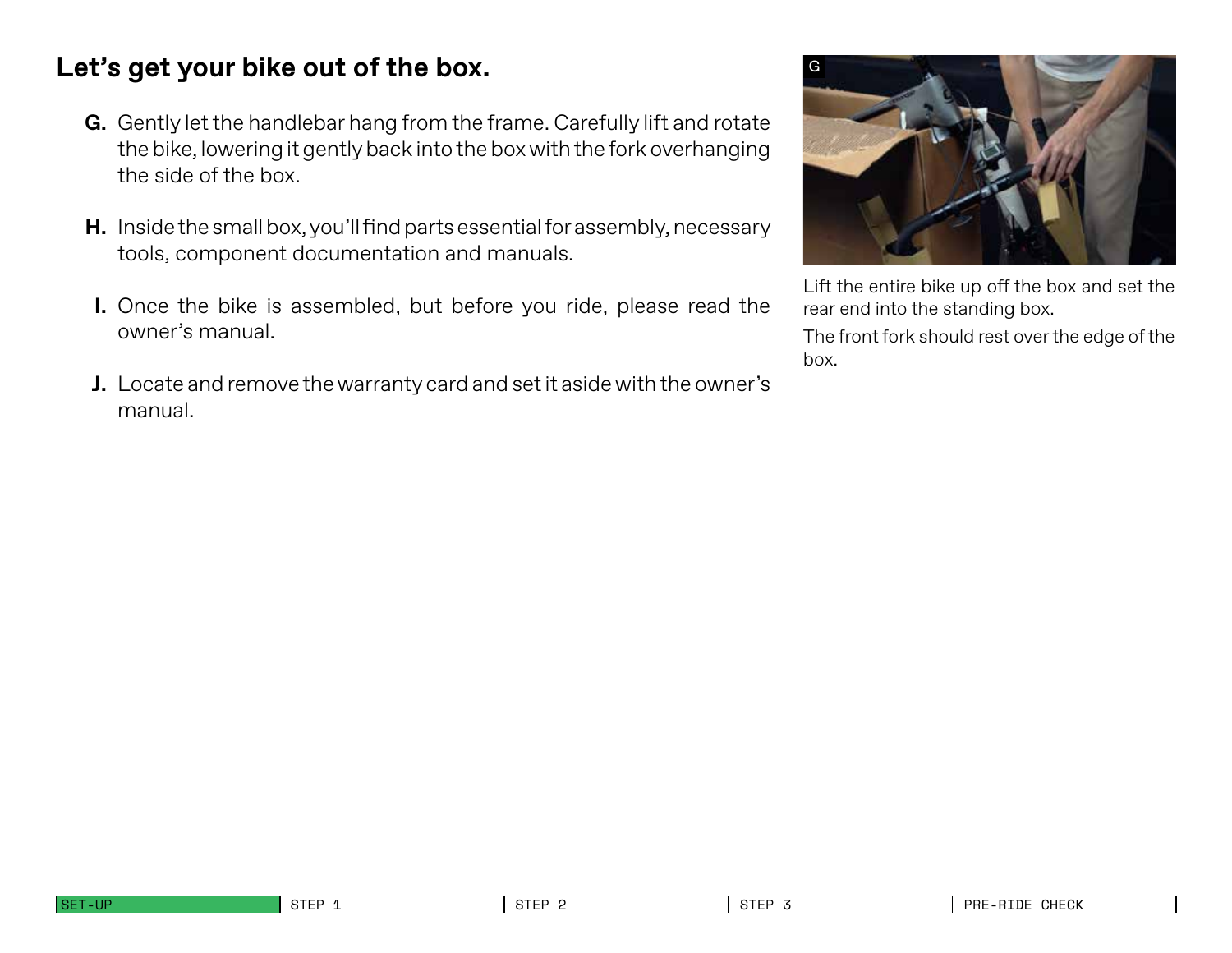#### **Step 1. Install your handlebars.** <sup>A</sup>

- Using the included hex wrench, loosen and remove the bolts and **A.**  faceplate from the stem. The stem connects the handlebar to the fork. Set the bolts and faceplate aside together, so you don't lose anything.
- **B.** Place the handlebar into the stem and verify the brake hoses and shift cables wrap around the frame cleanly, without visible kinks in the lines.
- Loosely reattach the faceplate to the stem. Take care to not tighten **C.** one bolt more than another. The goal is a consistent gap between the stem and faceplate.
- Center the handlebar in the stem using the markings on the bar, then **D.** roll the bars back into a comfortable position.
- **E.** Hand-tighten the stem bolts using the 4mm hex wrench, ensuring there's an even gap between the stem body and faceplate at both the top and bottom of the stem. You will fully tighten these later.







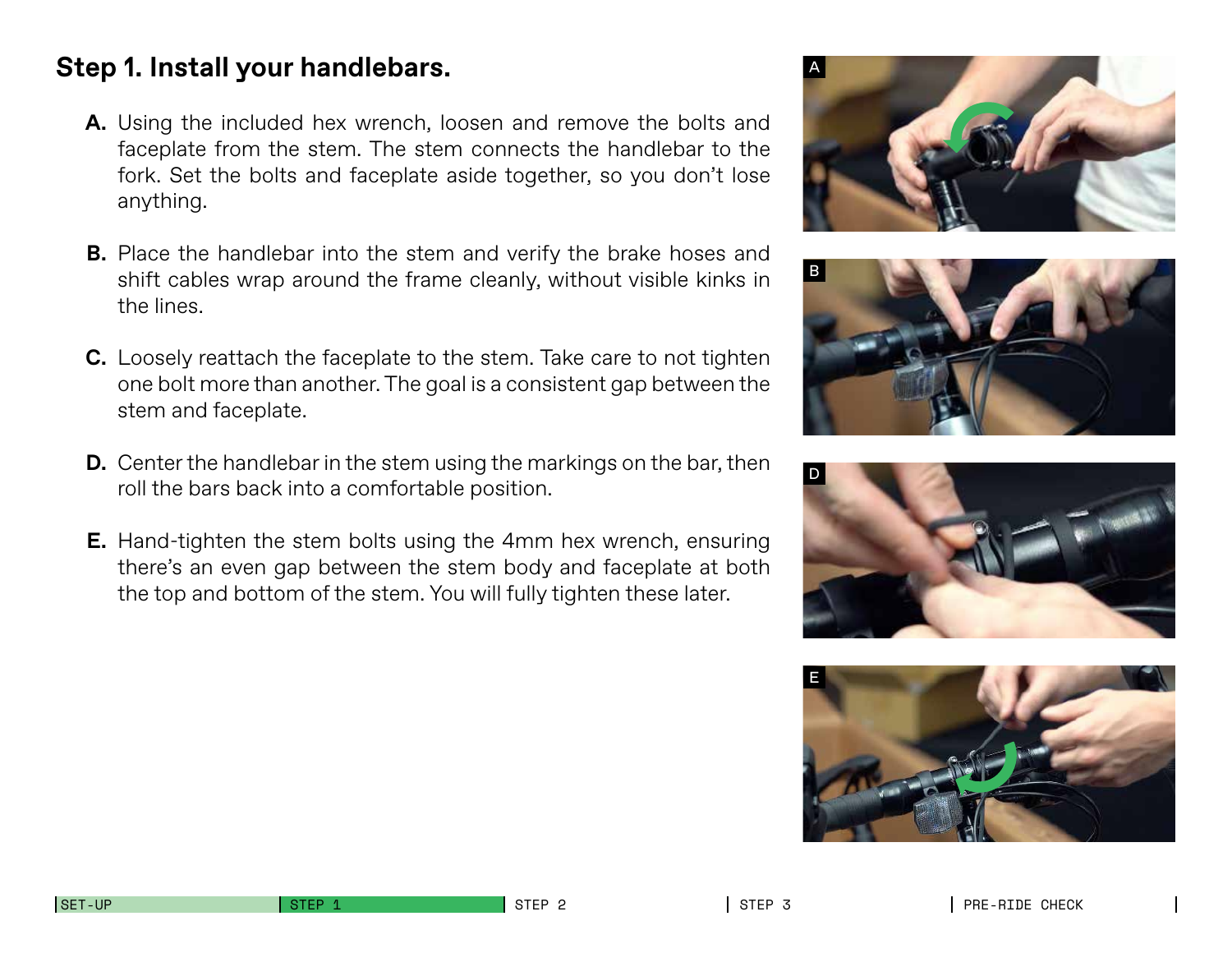### **Step 2. Install your front wheel.**

- A. Remove the disc brake pad spacer from the front caliper. Take care not to pull the front brake lever while either the pad spacer or disc brake rotor is not present in the caliper.
- To install the front wheel, the brake caliper must be removed. Locate **B.**  the brake caliper on the Lefty Oliver, then locate the Stop Lock lever in-front of the caliper (in the 'closed' position, as indicated by the lock icon).
- Flip the lever open, exposing the unlock symbol. The brake caliper is **C.** now unlocked and can be removed.
- **D.** Remove the brake caliper from the Lefty Oliver caliper mount.
- **E.** Slide the Lefty front wheel on to the Lefty Oliver hub axle.
- Using the included 5mm hex wrench, begin to tighten the wheel onto **F.**  the Lefty hub axle.







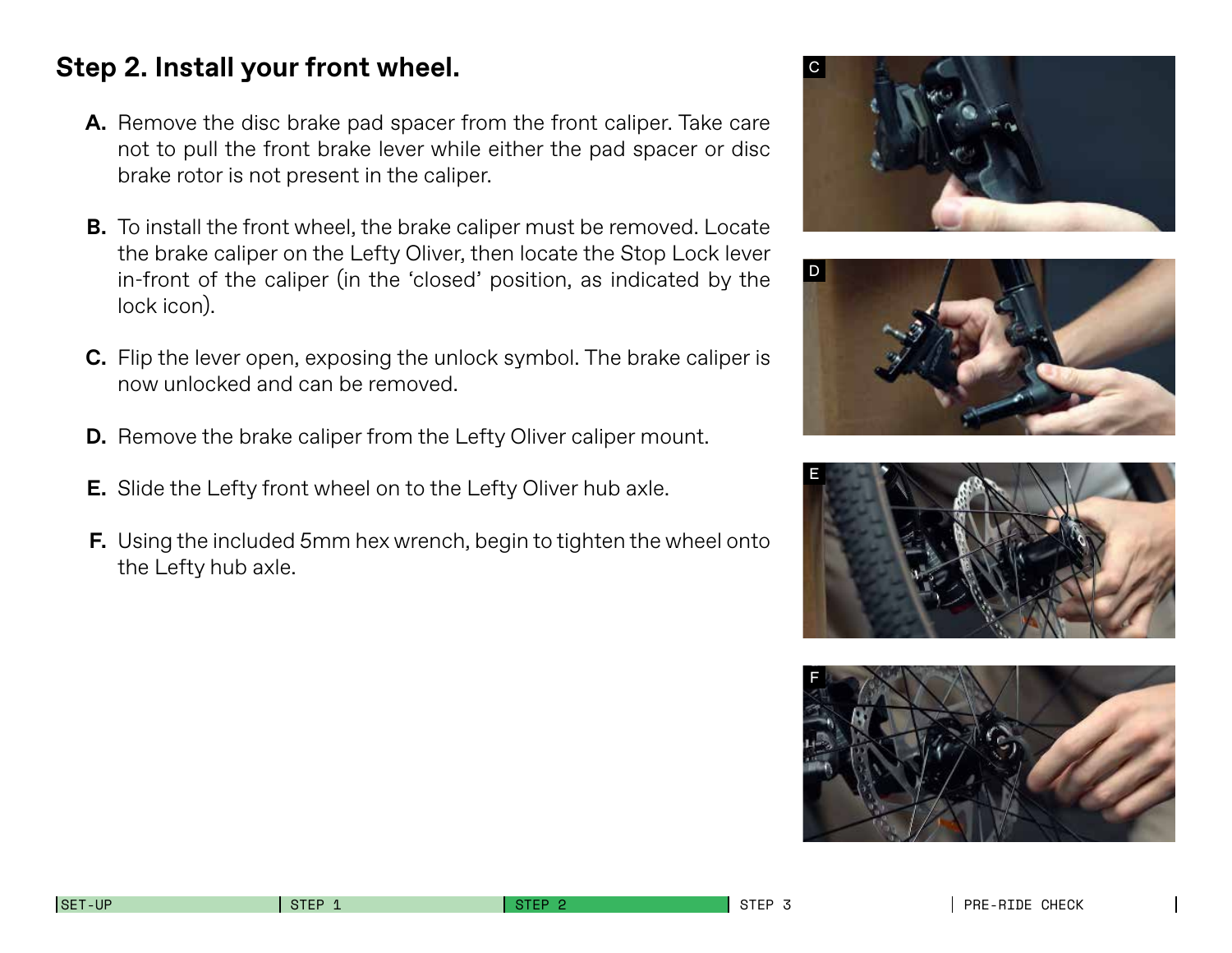### **Step 2. Install your front wheel.**

- Very firmly tighten the front wheel onto the Lefty Oliver. The wrench **G.** should leave an imprint in your hand.
- H. Install the front brake by first locating the pins on the caliper. Guide the pins onto the Lefty Oliver caliper mount. Ensure the brake rotor is centered between the brake pads.
- Lock the brake caliper into place by closing the Stop Lock lever. **I.**
- Carefully lift and remove the bike from the box. **J.**
- K. Remove the e-bike charger from the larger bicycle box and set it aside. We'll come back to it later.
- **L.** Remove any additional packaging from the rear of the bicycle.







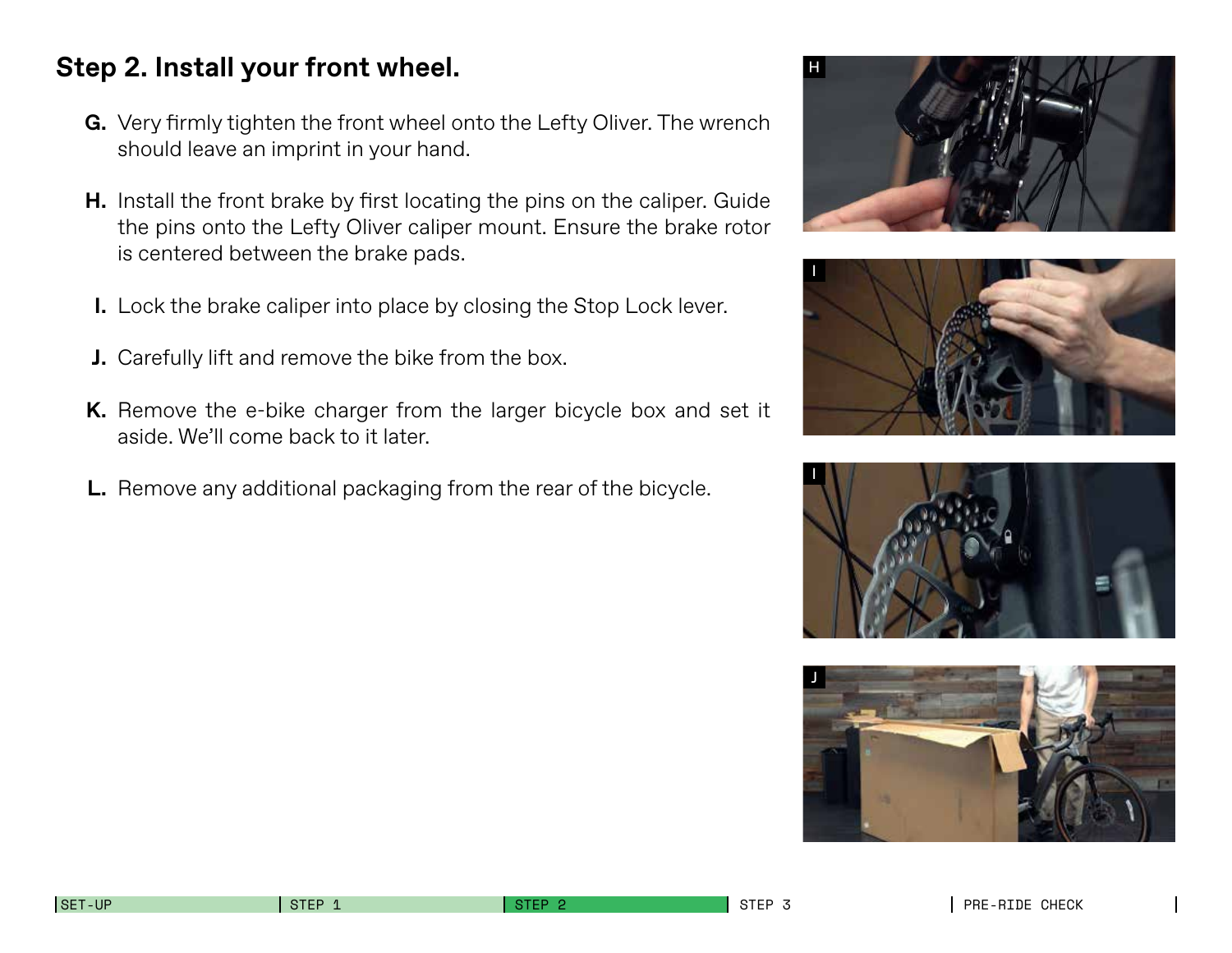#### **Step 3. Install your pedals.**

- Pedals are left- and right-specific. Locate the left and right markings **A.** on the pedal spindles prior to installation.
- Locate the bag of grease and carefully insert the threaded portion of **B.** the pedal spindle into the bag.
- **C.** Insert the right pedal (marked with R) into the right/drive side crank arm and tighten with your fingers. Repeat with the left pedal (with an L on it). Please note: Both pedals tighten in the direction of the front wheel.
- **D.** Tighten both pedals down very firmly.







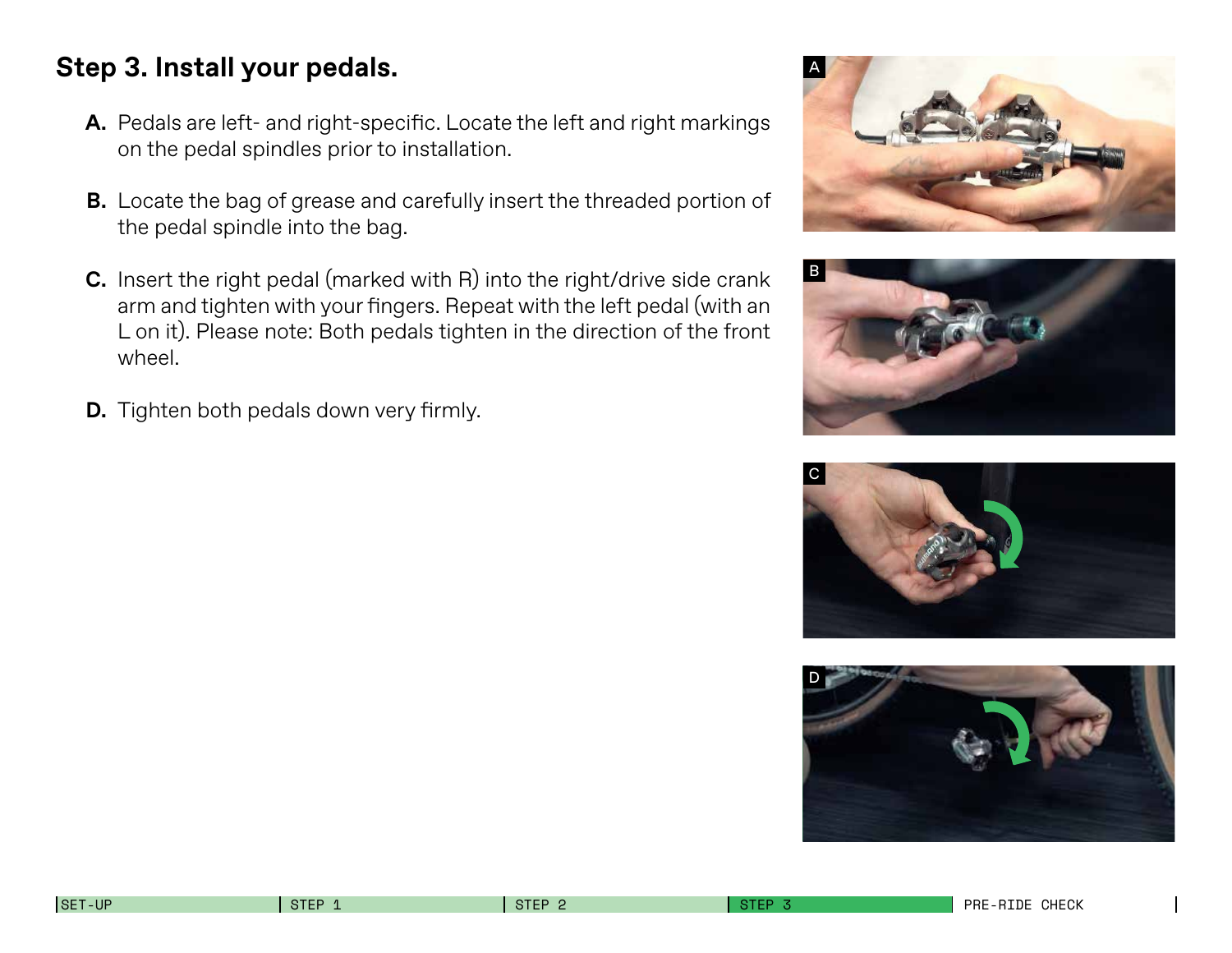- **Reflectors.** Ensure the front reflector points straight ahead, **A.** perpendicular to the ground.
- **B.** The rear reflector must point straight back.
- **C.** Gently pull the wheel reflectors toward the rim to ensure they are braced by the spokes.
- **Seat Height.** Adjust seat height by loosening the seatpost collar. **D.**
- **E.** Standing next to the bike, position the saddle so it's the same height as your hip.
- Align the saddle with the frame and tighten the seatpost clamp **F.**
- When riding, you should have a slight bend in your knee when the **G.** pedal is at the bottom of its rotation.









| UMEUN | SET-UP | <b>STEP</b> | STEP <sub>2</sub> | STEP | [0]<br>DD. |
|-------|--------|-------------|-------------------|------|------------|
|-------|--------|-------------|-------------------|------|------------|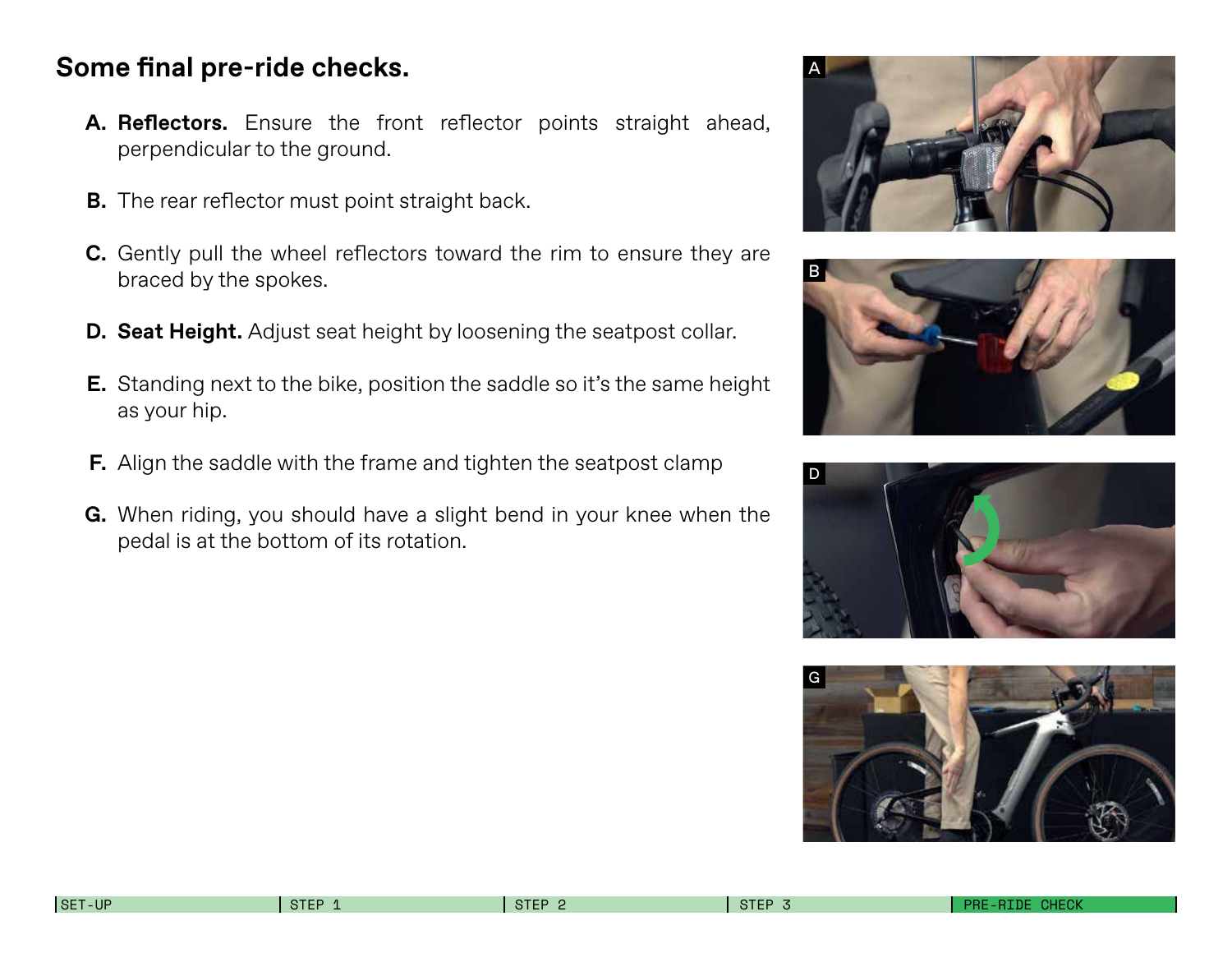- **Torque Bolts.** Select the correct bit for the stem bolts and install it **H.** into the torque wrench.
- Look for the torque specification markings on the front and back **I.** of the stem, as well as the seatpost. If these markings are absent, torque all stem, seatpost and seat collar bolts to 7 Nm.
- **J.** Tighten the stem bolts in an 'X' pattern and ensure the gap is even between the stem and faceplate at all four bolts.
- **Twist Check.** Secure the front wheel between your legs and turn the **K.** handlebar. If the handlebar and wheel move independently, the stem bolts are not tight enough. Use the torque wrench and correct bit to properly torque the bolts.
- Attempt to rotate the handlebar forward and backward in the stem. If **L.** it moves, the stem faceplate bolts are not tight enough. Use the torque wrench and correct bit to torque the faceplate bolts to specification, using the same "X" pattern as before.
- M. Grab the front and rear of the seat and attempt to tilt it on the seat post head. It should not move.







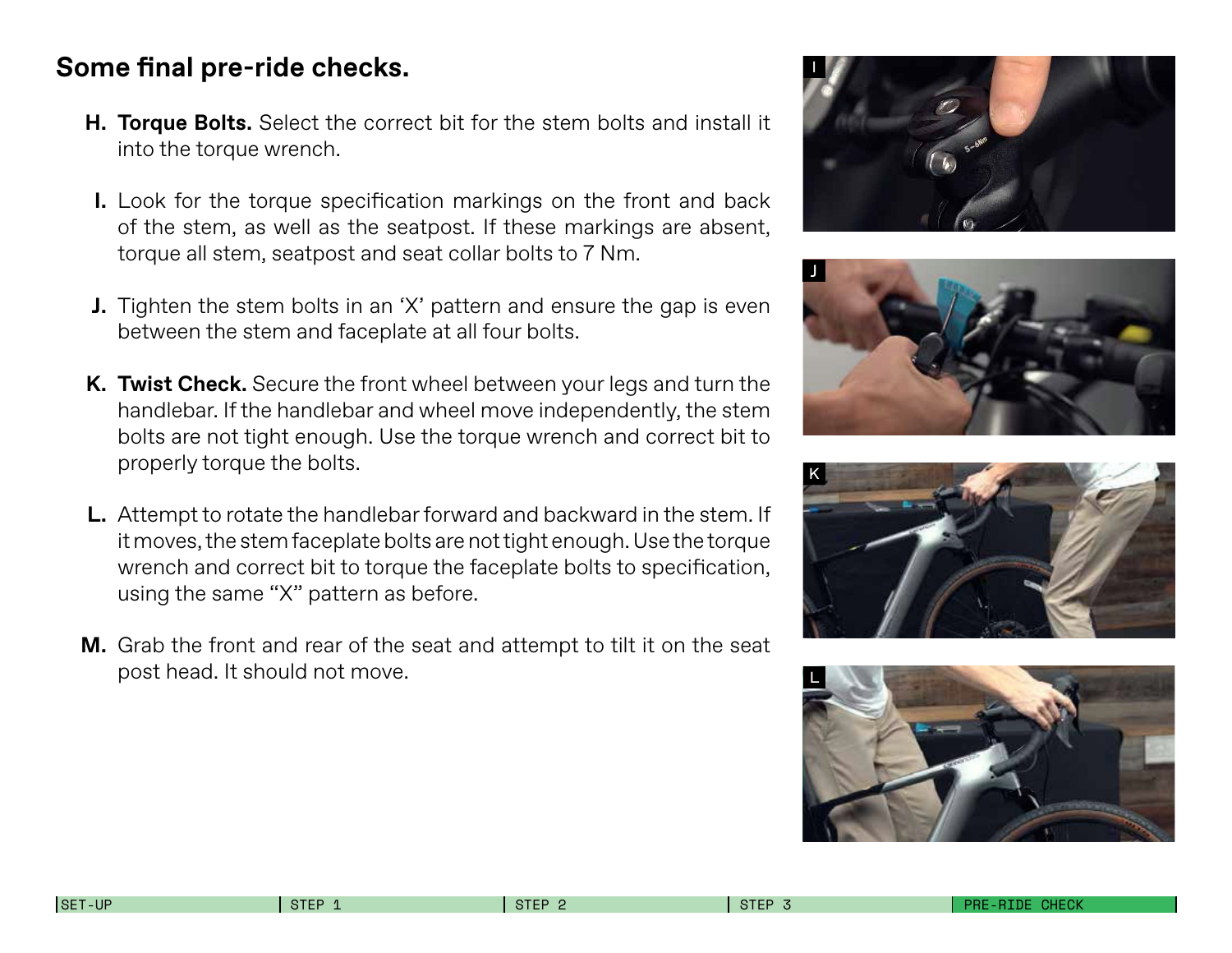- **Wheel Engagement.** Confirm the Lefty front wheel is secure. **N.** Reinstall the 5mm hex wrench and ensure the bolt is very tight -enough to definitely leave a mark in your hand.
- **Brake Check.** Confirm the front and rear brakes engage when the **O.** levers are squeezed.
- **P.** The brake lever and handlebar should not come into contact with the brakes fully engaged.
- **Tire Pressure.** Inflate the tires to the manufacturer's recommended **Q.** tire pressure, marked on the tire sidewall.









|  | SET-UP | STEP. | STEP <sub>2</sub> | STEP | <b>OUTOR</b><br>םחדכ<br>חרו<br>UMEUN<br>. . |
|--|--------|-------|-------------------|------|---------------------------------------------|
|--|--------|-------|-------------------|------|---------------------------------------------|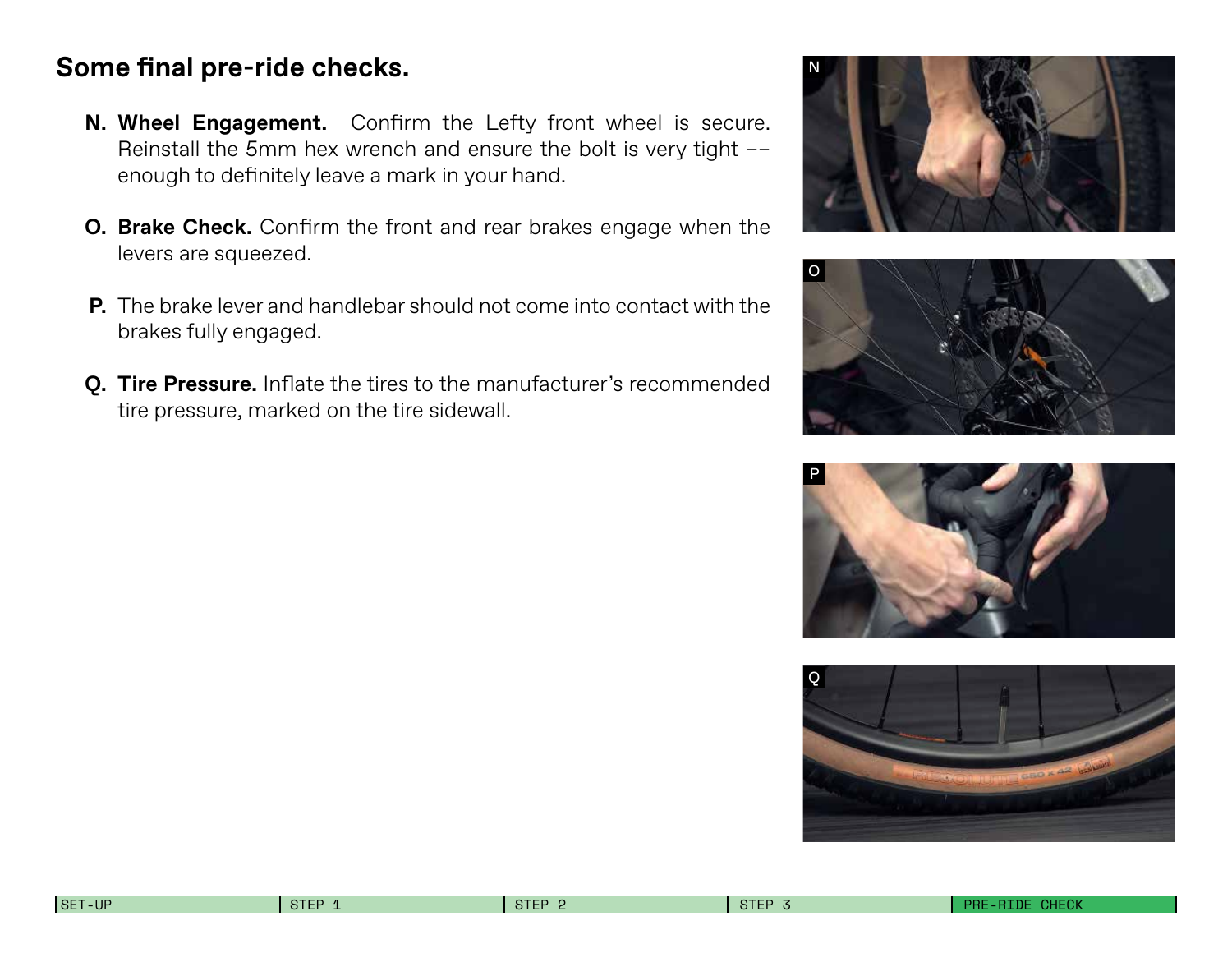- **Charging.** Unbox the e-bike charger and remove any additional **R.** packaging from the charger itself.
- **S.** Read the instructions included with the charger, then assemble the charger.
- **T.** Prior to charging, confirm your e-bike is powered off and is propped up against a stable surface or wall in a dry place.
- Open the charge port, located near the head tube at the front of the **U** bike.
- Carefully insert the charging cord into the charge port. Take care to **V.** properly align the cord and port contacts.
- **W.** A charging icon will appear on the handlebar display to confirm it is charging.









| SET-UP<br>STEP <sub>2</sub><br>$\sqrt{\text{STEP}}$<br><b>STEP</b><br>E-RIDE CHECK<br><b>PRE</b> |
|--------------------------------------------------------------------------------------------------|
|--------------------------------------------------------------------------------------------------|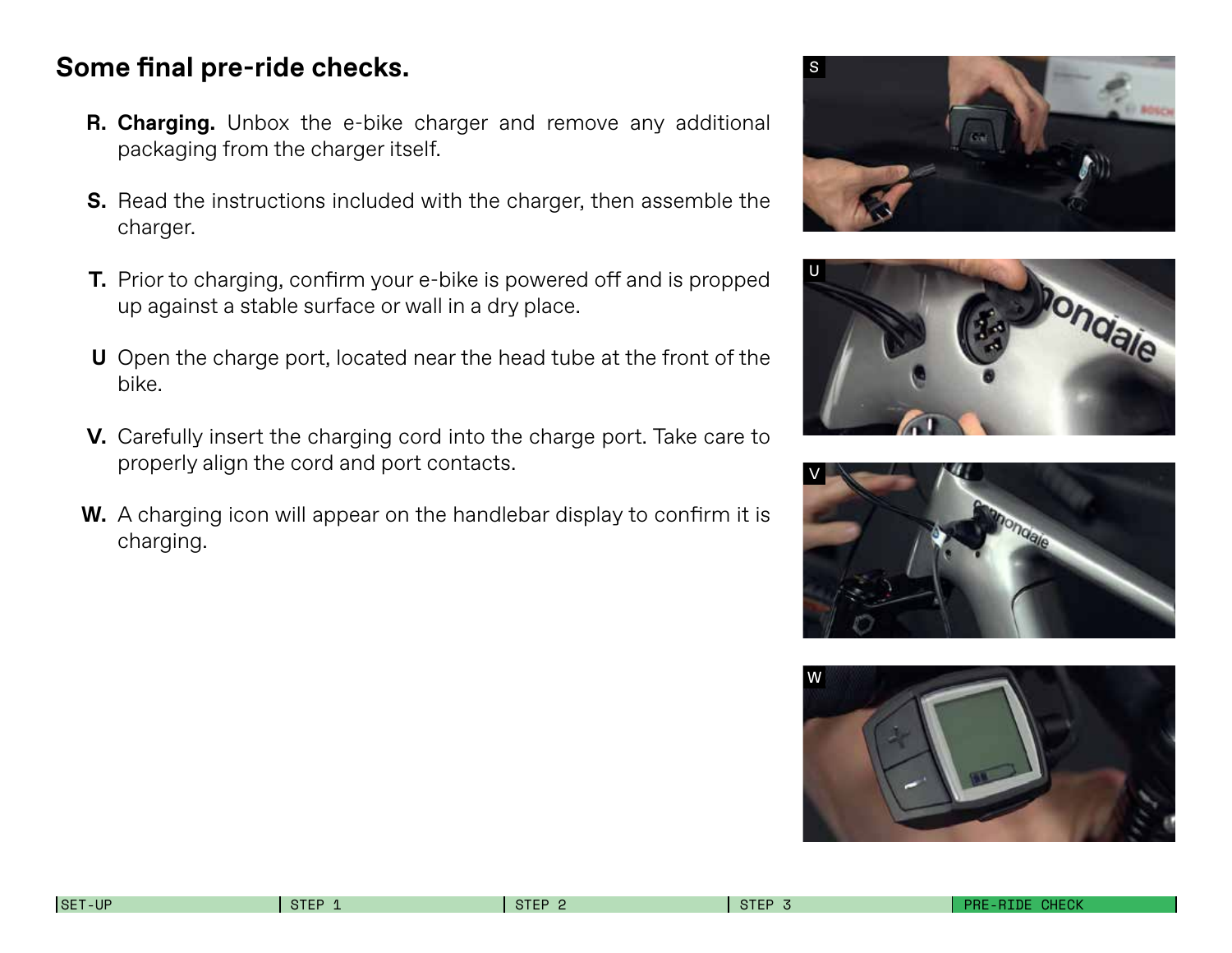## **Welcome to the family.**



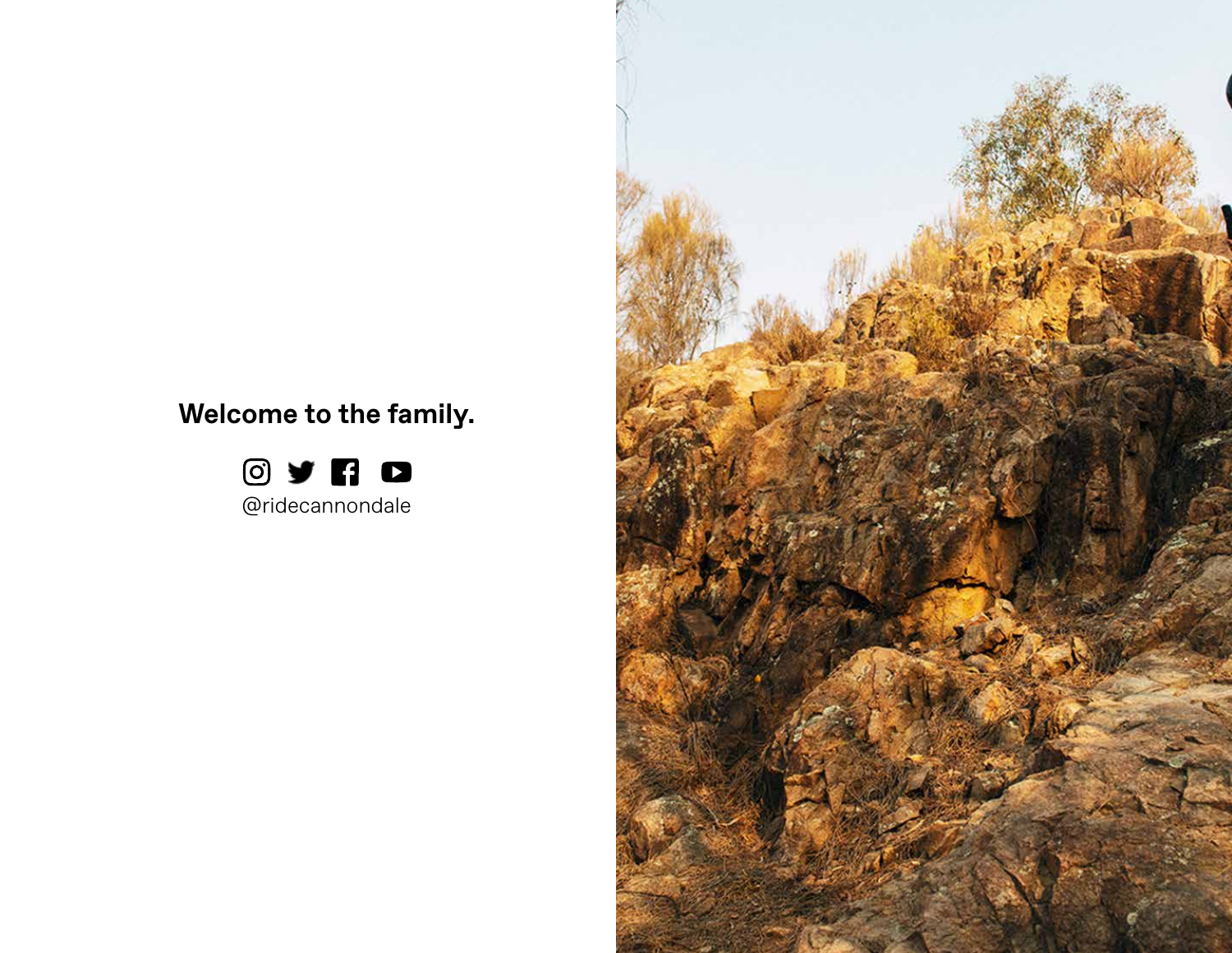